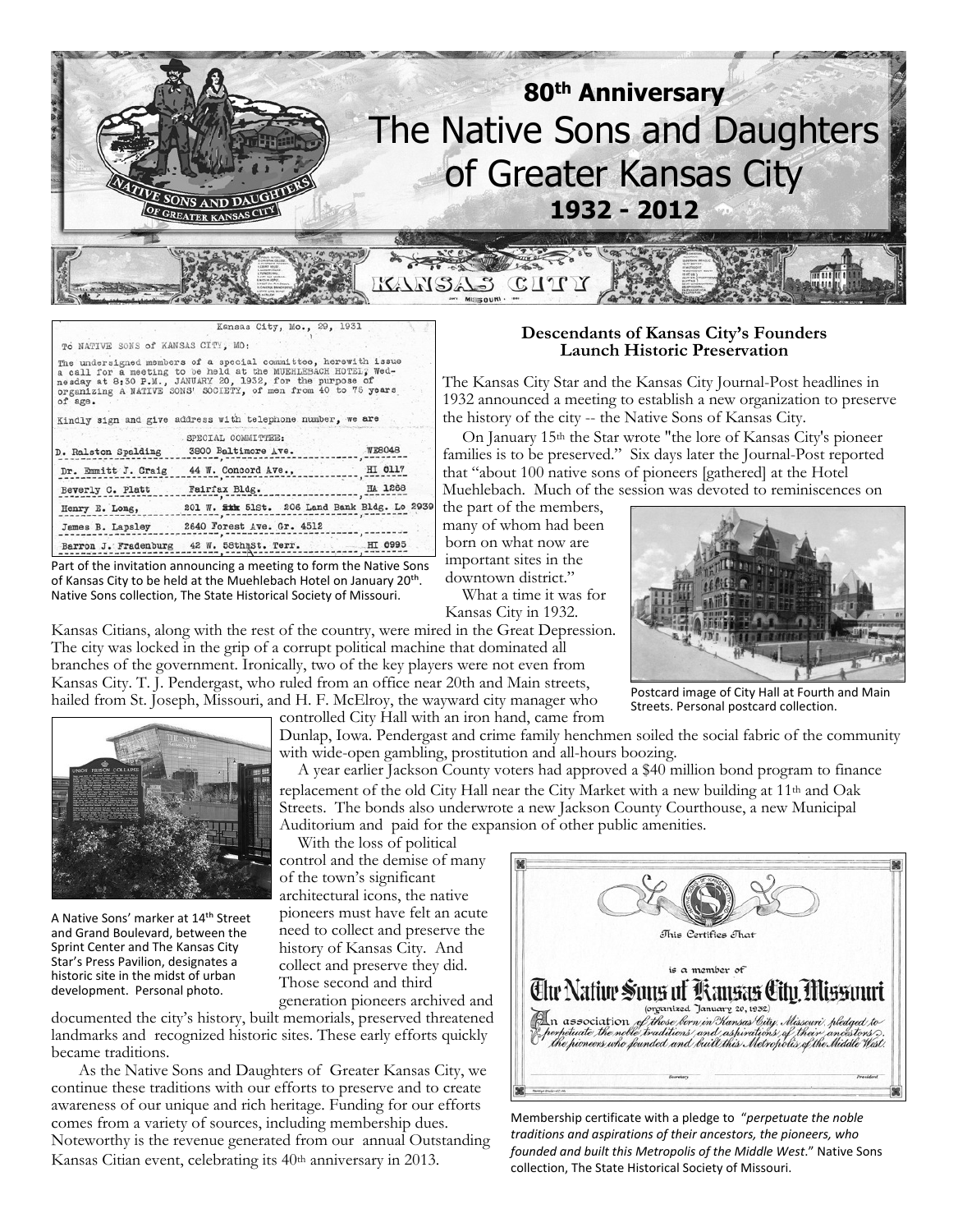## **Voices from Kansas City's Past**

J. Daniel Creasy

*The 80th anniversary of the Native Sons and Daughters of Greater Kansas City (NSDKC) provides us with a time to reflect on our organization and its founders. Think for a moment. In 1932 some of the members were either born before the city's incorporation in 1850 or were the children or grandchildren of the pioneers of Kansas City. Their primary motivation for starting the organization was to preserve a disappearing past.*

*In the 1930s one Native Sons dinner meeting a year was devoted to members reminiscing about 19th century Kansas City. The following vignettes of four of those leaders typify the personal stories of those early days.*

### **W. O. Thomas (1857-1944)**

His family moved to Jackson County from Kentucky in 1839. Their farm encompassed the area from present day 35<sup>th</sup> Street and Euclid Avenue to 55th Street and Lydia Avenue, west to the state line. In 1876, he was one of the early graduates of Central High School, then located downtown. Professionally he served as a judge on the Jackson County Circuit Court (1909-1921) and as a trust officer with City National Bank (1922-1944). In 1933 he became president of Native Sons while residing at 5733 Grand Avenue.

 At a dinner meeting, Thomas recalled that in October, 1864, Frank Wornall, his boyhood friend, and he viewed part of the Battle of Westport from the top of the Wornall House, 62nd Street and Wornall Road. They also hid in the bushes to watch Confederate soldiers pass the house on the way to the battle site at what has become Jacob L. Loose Park.

### **James Anderson (1883-1967)**

He served as Native Sons historian for twenty-nine years. His mother was the daughter of the The Reverend Thomas Johnson, founder of the Shawnee Indian Mission, now in Fairway. His cousin was Frank Wornall, the son of The Reverend Johnson's sister. In 1917, when Anderson built his home at 446 West 62nd Street, he took the fireplace mantel that had been at his grandfather's farmhouse at 35th Street and Agnes Avenue for his new home.

*"Father came from Montgomery Ala about 1870. Mother was daughter of Rev Thomas Johnson who established the Shawnee Indian Manual Labor School southwest of Kansas City for the United States and Shawnee Mission for the Methodist Church . . ."*

> James Anderson Membership Application, 1934

Anderson, an accountant with the Kansas City Southern Railway Company, assembled 17 notebooks from early Kansas City events. They are a prominent part of the Native Sons collection. Included are letters of Civil War Mayor Robert T. Van Horn, photos of James McGee's large home at 11th Street and Baltimore Avenue and a portrait of Mme. Bridget Saucier-Chouteau, whose husband participated in the first French fur trading company along the Missouri River. The James and Frances Anderson Urban Education Fellowship has been established at the University of Missouri - Kansas City to recognize their preservation efforts.



Native Sons of Kansas City meeting in the Council Room at old City Hall, March 1, 1937. Source: Native Sons collection

#### **Woodson McCoy (1855-1934)**

His father, John Calvin McCoy, moved to Westport in 1832 and established a trading post at present day Westport Road and Pennsylvania Avenue serving the needs of Shawnee Indians being relocated to the territory. The building now houses Kelly's Westport Inn.

 McCoy grew up on a farm at present day Linwood Boulevard and Prospect Avenue. His neighbors to the south were The Reverend Thomas Johnson and family. He helped the Native Sons save the Union Cemetery in the 1930s. He is buried there along with his father and grandfather, John Calvin and Isaac McCoy.

 In 1880, McCoy moved to Johnson County, Kansas, on a farmstead that he called Woodsonia. Woodson Road and the Woodsonia subdivision in Shawnee are namesakes from that homestead.

### **George Fuller Green (1887-1970)**

His father, an Irish immigrant, arrived in Kansas City in 1882 and planned many of the residential subdivisions that, by the 1890s, became part of the "suburbs" in what is now the downtown area. His maternal grandfather was an implement dealer who introduced a steel plow that became popular with farmers throughout the United States.

 Green was an architect and real estate developer in the early 20th century. In addition, he was the Republican nominee for Kansas City mayor in 1907. His interest in history was heightened by meeting "Buffalo Bill" Cody in 1896, and came to fruition when he, James Anderson, Flavel Robertson and other Native Sons joined community leaders in the reconstruction of Fort Osage in the 1940s. After being president of the Native Sons in 1946 he negotiated the move of the organization's archives from the Municipal Auditorium to City Hall where they remained until the 1960s.

*The above individuals dedicated themselves to the preservation of Kansas City's history. They have passed the baton of responsibility to our generation. Now we must remember and preserve our past as we progress through the 21st century.*

*Were your ancestors early members of the Native Sons? If so, please share your stories with the Archive Committee. If you wish to do your own research on early members, you may visit the Native Sons collection at The State Historical Society of Missouri, Research Center - Kansas City by appointment.*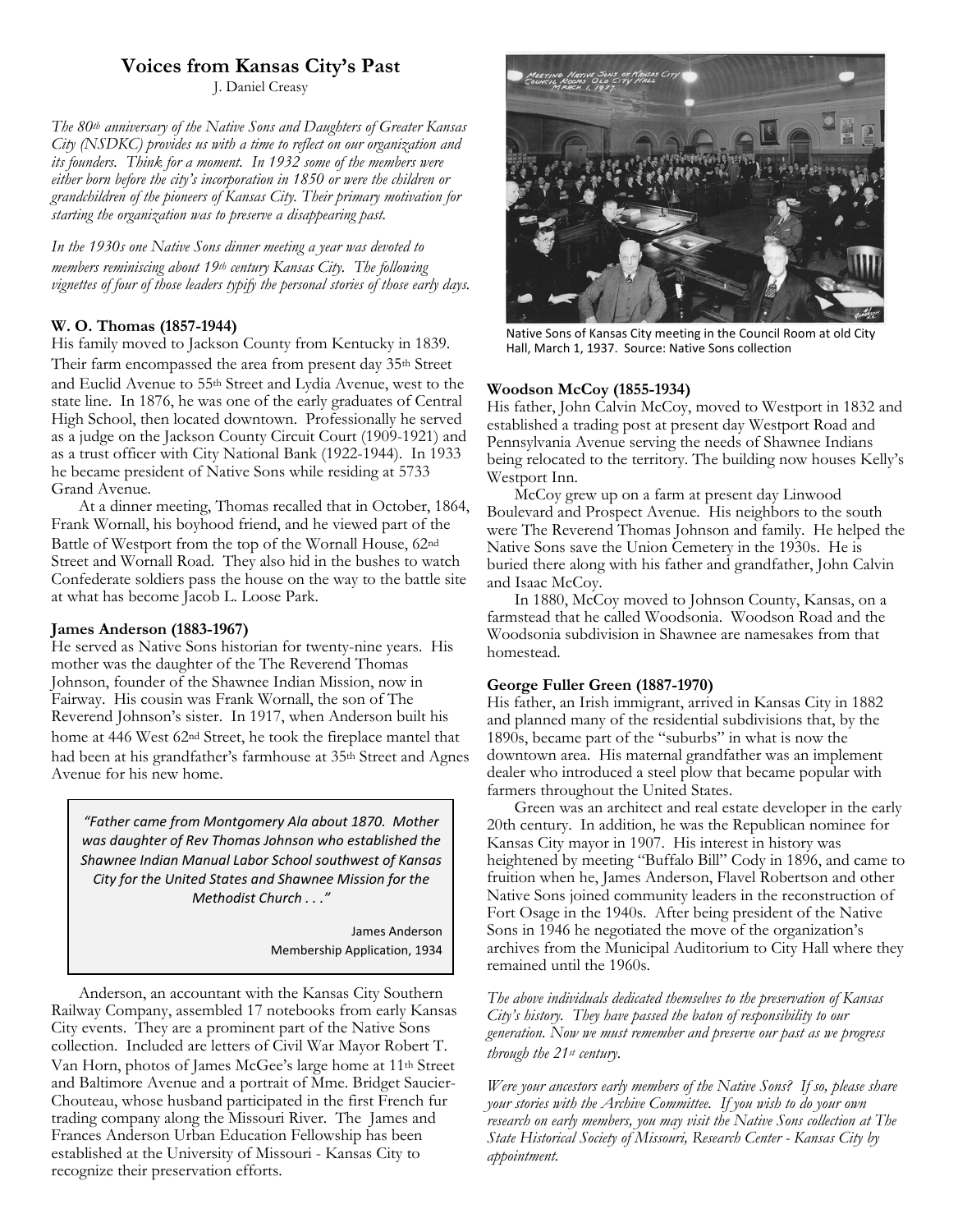# **The Archives: An Extraordinary Collection**

J. Daniel Creasy



Military proclamation from Enlisted Missouri Militia Major [R. T.] Van Horn, who was elected mayor of Kansas City in 1861 and 1864. Native Sons collection, The State Historical Society of Missouri.

The original by-laws, adopted in 1938, stated the first mission of the Native Sons was "to acquire, possess, preserve, and maintain archives … of Kansas City." Since that time our primary objective has been to fulfill the assigned task.

There has been a long search for a depository to house our collection. It began by securing a room at the old Convention Center near present day Barney Allis Plaza. In 1937 they were moved to the "new" Municipal Auditorium. A decade later they had been transferred to City Hall and then in 1963 relocated to the Missouri Valley Room in the public library. Finally in 1990, after a five-year search, they were moved to their present day location on the University of Missouri - Kansas City campus as part of the Western Historical Manuscript Collection. In 2010 that organization merged into The State Historical Society of Missouri, Research Center-Kansas City.

The Native Sons collection is part of a larger preservation effort maintained by The State Historical Society of Missouri at that location. The Research Center's staff has divided the Native Sons collection into three categories -- Papers, Records, and Collections.

Papers are the personal writings and artifacts from an individual. The following are examples:

- Robert T. Van Horn's (1824-1916) mayoral letters and declarations during the Civil War including military orders issued to secure Union control of the city,
- Artist George Caleb Bingham's (1811-1879) collection of miscellaneous items including his early will and a portrait of George Lykins, an early mayor and friend,
- Clyde H. Porter's (1889-1958) research notes on pioneer French families: Rivard, Charbonneau, Chouteau and Laliberte,
- Clarence Kelley's (1911-1997) papers donated by his wife, Shirley, outlining his work as police chief in Kansas City, Missouri, and director of the Federal Bureau of Investigation.

Records are private and public organizational gifts. The following are examples:

- Union Cemetery records including minutes, financial and legal documents, list of plot owners and photos,
- Northeast Industrial District development proposals, clippings and photos concerning the East Bottoms,
- Big Blue Baptist Church documents compiled by The Reverend John Bristol Wornall (1822-1892),
- Kiwanis Downtown Kansas City minutes and photos of meetings since 1918.

Collections are mementos, usually scrapbooks, assembled by individuals of events in Kansas City. The following are examples:

- James Anderson (1884-1967) original organizational invitations, news clippings, and photos assembled in seventeen scrapbooks,
- George Herbert Edwards (1860-1941) scrapbook of his mayoral years (1916-1918) in Kansas City,
- Robert Miller (founder of the Liberty Tribune) scrapbook containing autobiographical letters of post Civil War disenfranchised citizens in Clay County, Missouri,
- Portrait collection (1925-1926) individual Kansas City business leaders of the 1910s and 20s.

The Native Sons and Daughters of Greater Kansas City continues the early effort to preserve all of these historical pieces, and continues to help those individuals or groups that wish to find a place to preserve Kansas City's past for posterity.

The Native Sons collection is used frequently and has been cited in books written about the Greater Kansas City region.

### From Native Sons to Native Sons and Daughters

In 2006 the membership voted to approve changing the organization's name to "The Native Sons and Daughters of Greater Kansas City." At that time, women were given full membership in the organization and at that same event, Eileen S. Sullivan



The logo from a 1932 membership certificate.

 was installed as the first female president. Sullivan was also the first second generation president. Throughout the years other changes have been made regarding membership, including, requirements relating to age and place of birth.

*[Editor's Note] For historical clarification in this publication, we have referred to the era of Native Sons of Kansas City, as Native Sons. Subjects related to the era of Native Sons and Daughters of Greater Kansas City have been referenced by that name or simply, NSDKC.*